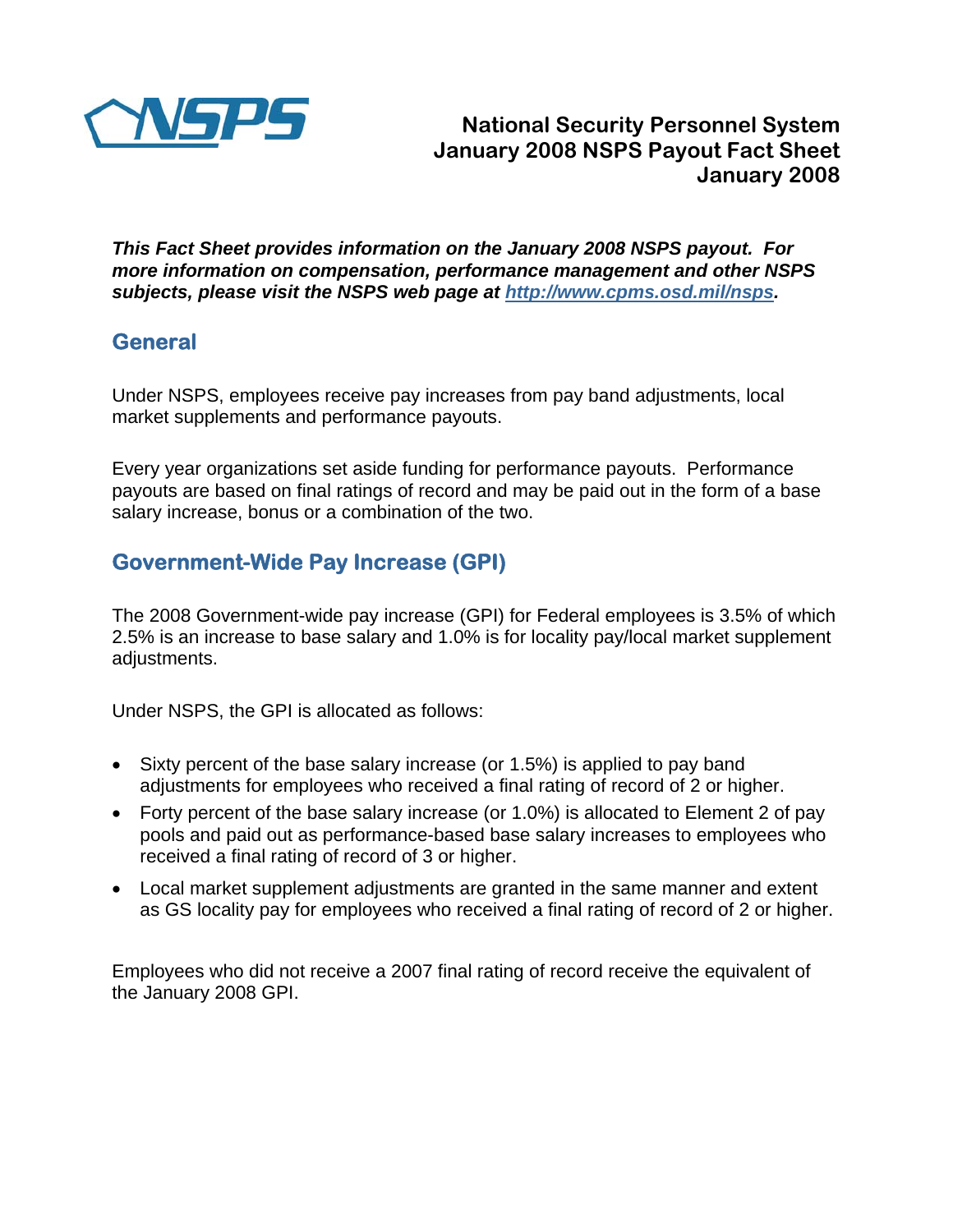#### **Performance-Based Pay Increases**

For 2008, payouts are effective on January 6, 2008. Employees who receive a final rating of record of 3 or higher are eligible for performance-based payouts. Pay pools are used to manage the reward process, and each is funded based on a percentage of the total base salaries of employees in the pay pool.

The pay pool fund consists of three elements:

**Element 1** – Represents base pay funds historically spent on within-grade increases, quality-step increases, and promotions between General Schedule grades that no longer exist in NSPS. Element 1 funds are typically paid out as base salary increases but may also be paid out as bonuses. *For 2008 payouts, this percentage is 2.26% in the aggregate and may vary by pay pool.* 

**Element 2** – Represents funds available from the GPI. Money from this source is used for base salary increases. *For 2008 payouts, Element 2 is set at 1.0 percent (40% of the base salary increase of the GPI).* 

**Element 3** – Represents funds historically spent on performance-based bonuses. *For 2008, this amount varies by organization.*

## **2008 Payout – Putting It All Together**

The table below summarizes what employees under NSPS are eligible to receive:

| <b>Final Rating of Record</b> | Employees are eligible to receive      |
|-------------------------------|----------------------------------------|
| 5 – Role Model                | Pay band adjustments                   |
| 4 - Exceeds Expectations      | Local market supplement increases<br>٠ |
| 3 - Valued Performer          | Performance-based pay<br>٠             |
| 2 – Fair                      | Pay band adjustments<br>$\blacksquare$ |
|                               | Local market supplement increases<br>٠ |
| 1 – Unacceptable              | No increases                           |